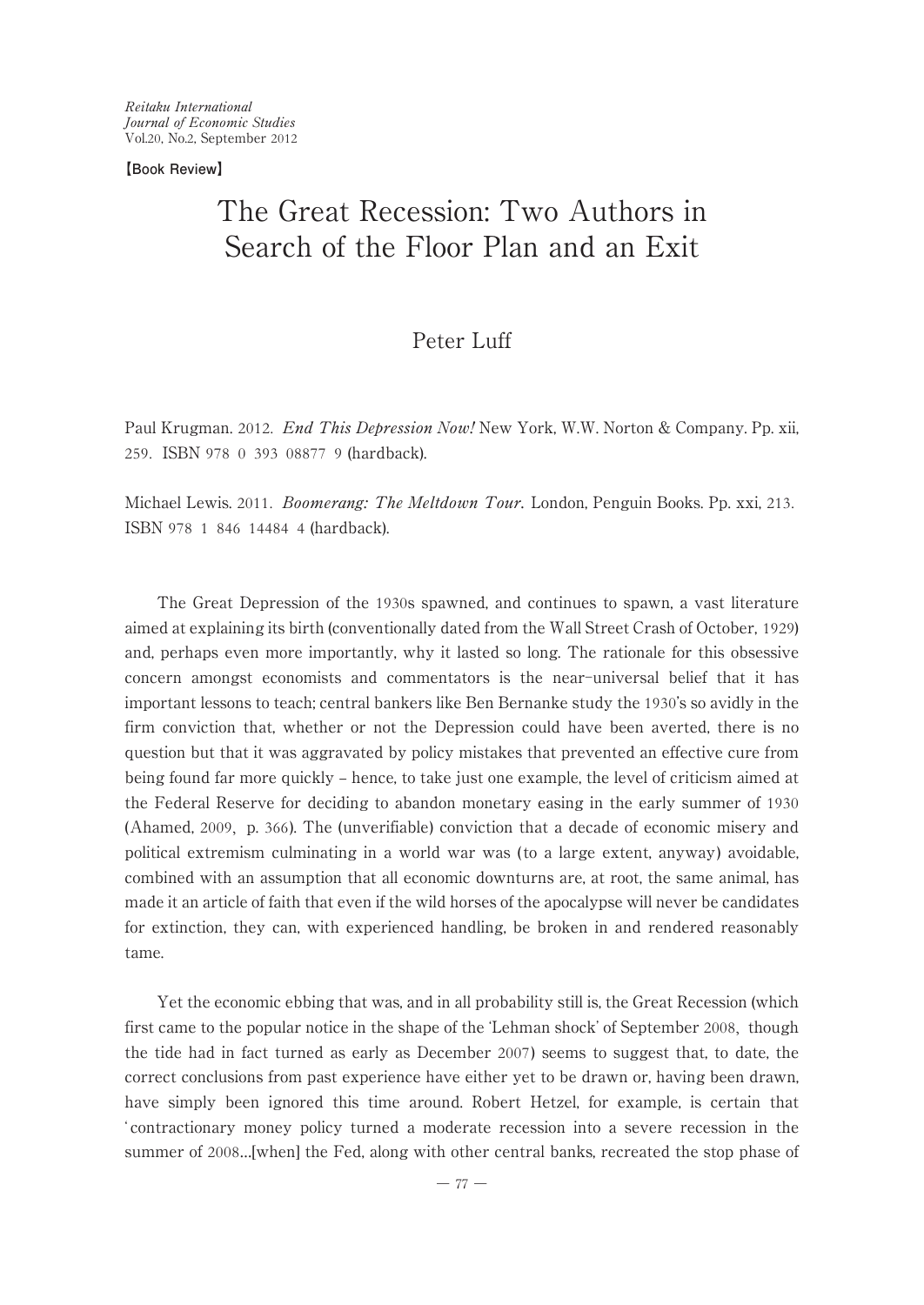the stop-go monetary era by failing to lower the funds rate in response to sustained weakening in economic activity' (2012, pp. 214, 216). Others, by contrast, are just as certain that the authorities have made a bad situation far worse by their actions rather than their passivity; the levees hastily put together in the aftermath of Lehman to hold back the waters of the downturn in the U.S., Europe and China are seen by alarmists like Peter Schiff (2012) as merely having created the conditions for a second, and much more devastating, crash to come – the 'perfect storm' now being forecast by Dr. Nouriel Roubini for 2013.

Even some of those with a residual belief in the potential efficacy of policy note that the defences erected in 2008 are today much less secure, and that the arms that should be working to reinforce them have grown weary. According to one leading British commentator, Ambrose Evans-Pritchard (2012), even the ʻFederal Reserve has drifted into fatalism, seeming to lose confidence in its own ability to shape events, displaying the same lack of "Rooseveltian resolve" as the Fed in the early 1930s…'. On this view, the malaise is set to continue; there is no early end in sight, the world having run out of answers and its will to seek fresh ones becoming ever more enfeebled. The temptation grows to confess that no quick or effective fixes exist, that we are between a rock and a hard place, things having spun beyond our control, and that time will simply have to be allowed to do its work, even if this means that things will get worse, perhaps much worse, before they get better.

All such defeatist talk is but a red rag to the bulldozer that is Professor Paul Krugman, winner of the 2008 Nobel Prize for Economics. For him, there is no question but that the current downturn can be cured, nor any doubt that the process of recovery can be swift and easy - and in *End This Depression Now!* he undertakes to explain, in relatively simple terms accessible to the non-specialist, how all still lies within our power. For someone of his temperament, this inevitably means excoriating those who disagree with him - the contemporary "liquidationist" school of Raghuram Rajan and others, for example, whose work he views as basically an exegesis of the ʻinfamous passage " in which Joseph Schumpeter argued that economies can only properly recover from depressions of themselves, and that well-meaning efforts to accelerate the process by ʻ artificial stimulus ' are damagingly counterproductive (Krugman, pp. 203-205, quotes at p. 204). Professor Krugman will have no truck whatsoever with the notion of leaving ill alone; the fact that the usual remedies have failed is for him merely a spur to more radical action. Like any summons to arms, his call seeks to sound a bracing and encouraging note. But in what guise will the bold knights who are to come to our rescue appear?

Not, for Professor Krugman, as central bankers, even though he is happy to concede that such champions still have a role to play (p. 217). For he is not a market monetarist, one for whom quantitative easing  $\acute{a}$  l'outrance will save the day. Such tactics, he accepts, work well enough with run-of-the-mill recessions, but their limitations are cruelly exposed when an economy is ensnared, as at present, in a liquidity trap (pp. 31-34). So while the Federal Reserve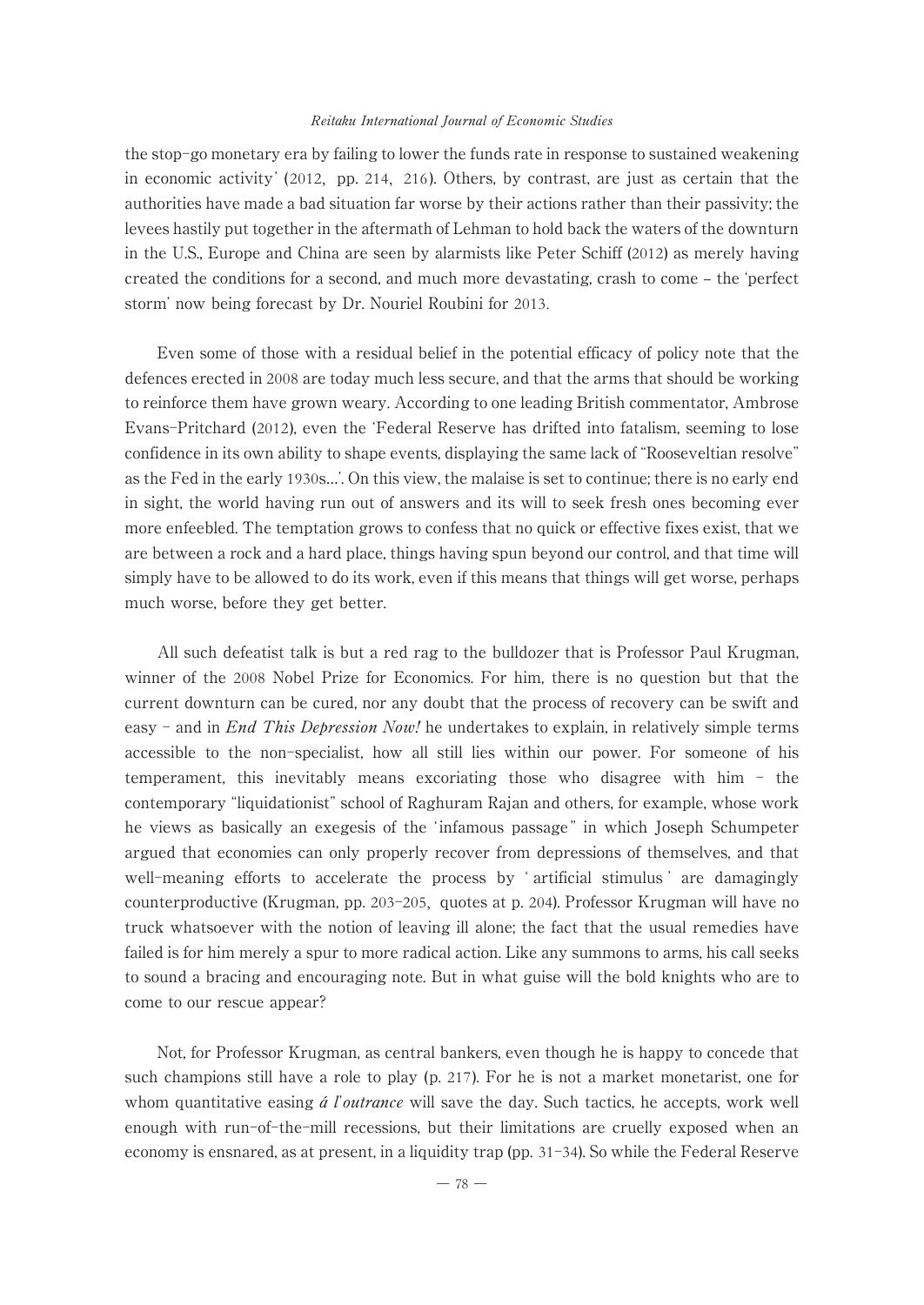The Great Recession: Two Authors in Search of the Floor Plan and an Exit

does still have work to do, the real burden has now been shifted onto the shoulders of the Federal Government which, availing itself of the playbook of John Maynard Keynes, must spend whatever sums of money it takes to replace the loss of demand in the private sector and so kick-start a recovery. All the evidence, Professor Krugman claims, confirms that ʻchanges in government spending move output and employment in the same direction: spend more, and both real GDP and employment will rise; spend less, and both real GDP and employment will fall' (p. 212). For a self-confessed 'sorta-kinda New Keynesian... [who] often turn[s] to Old Keynesian ideas...', a saltwater pragmatist - in his own eyes at least  $(p. 104)$  - nothing could be simpler or more obvious. Government funding alone can do all that is needful to rebuild demand in the economy by putting money back into the hands of consumers. Opportunities without number exist for federal initiatives here: it can reemploy the teachers and other public employees sacked by states and municipalities in the past few years as they have cut their budgets (pp. 214-215); bring to fruition infrastructure projects, prosaic as well as high-tech (p. 215); offer a program of mass refinancing to those whose are under water with their mortgages (p. 220-221), and so on, *ad paradisum*.

But this wonder-working government largesse – where is it to come from? Professor Krugman does not dwell overlong on specifics here, being far more concerned to extol the virtuous nature of public spending, and too involved in dismantling the arguments of those who disagree with him on the point, to delve into too much detail. Tax increases, except for the ultra-wealthy perhaps, would not appear to be on the agenda; apart from their adverse impact on demand, they are not politically realistic given the current attitude of U.S. voters. That leaves only borrowing – which, for Professor Krugman himself, is not really a problem. Yet, as he freely acknowledges, debt is the subject which dominates thinking everywhere today, and it is the ground on which the battle of economic ideas will be fought to its conclusion. What he has to say on the subject, then, is key to whether his cry for action will be heeded.

First and last, he must, of course, avoid at all costs having the placard of irresponsible spendthrift hung around his neck. So he is quick to fend it off with a rhetorical question; shouldn't we, he asks, ʻbe concerned about the burden of debt we're leaving for the future?' The answer is more rhetorical still; not a definite "Maybe", but a ʻdefinite "Yes, but."'

Yes, debt we run up now, as we try to cope with the aftermath of a financial crisis, will place a burden on the future. But the burden is a lot smaller than the heated rhetoric of deficit hawks suggests.

The key thing to bear in mind is that the \$5 trillion or so in debt America has run up since the crisis began, and the trillions more we'll surely run up before this economic siege is over, won't have to be paid off quickly, or indeed at all (p. 141)

Good news indeed, but persistent devils remain to be exorcised from the detail, where we find that two important preconditions must be satisfied before entry into the Promised Land is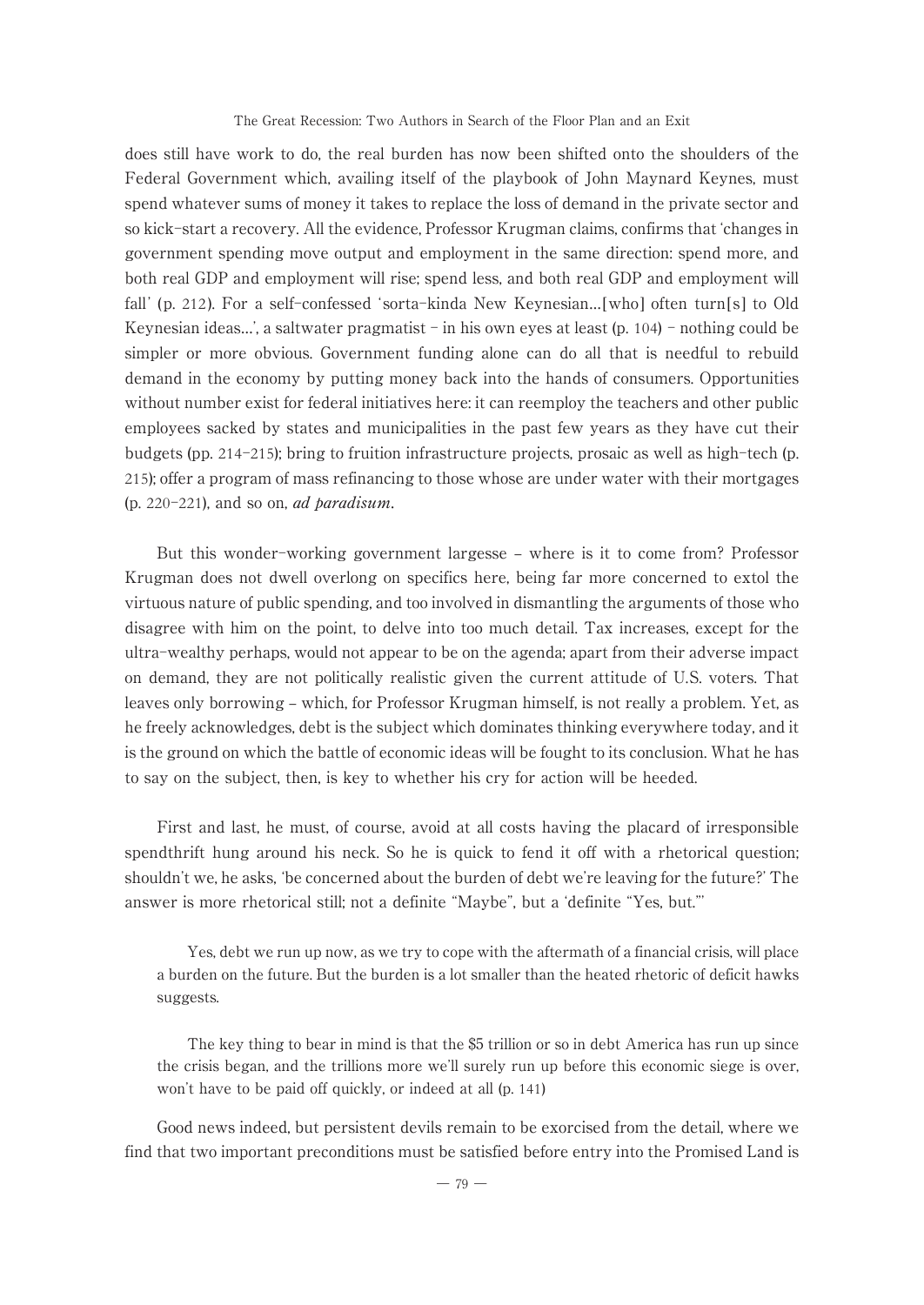ours. Firstly there will need to be a return to growth, which will bring down the ratio of debt to GDP to an acceptable level; and, in the second place, enough inflation must be engineered over time to erode the value of the debt, again to render it serviceable - Professor Krugman is certain that the inflation target should be raised above the current 2% p.a., though his preferred figure varies (on p. 217 it is 3-4%, while on pp. 162-163 we advance to 4-5%). All which begs the questions, ʻWhy not 6% or higher?', ʻAre lenders really so blind as not to notice they will be short-changed? ', and ʻ Will they not rush for the inflation-proof bonds whose existence Professor Krugman notes? '. Nonetheless, providing his two prerequisites are satisfied, Professor Krugman is confident that all shall be well and all manner of things shall be well. There is no gainsaying that it is a beguiling vision of the future – but can it realistically be brought to pass that easily? Is debt, on which the world careered to the brink of the abyss, capable of being harnessed to the process of recovery simply by the power of our faith in its beneficent possibilities?

To try to reassure the sceptical, Professor Krugman cites the evidence of history, specifically the tale of U.S. government debt from 1945 through the 1970s (pp. 141-142). Yet the greenest neophyte in the stock market has read the small print warning that past performance is no sure guide to the future; that which is now hidden may resolve itself into sunlit uplands, a jungle replete with every variety of venomous creature, or any terrain in-between. Given the inherent unpredictability of the next decade and more, Professor Krugman recognizes the advisability of having a second line of defence. So, shifting his ground, he enjoins trust and patience on those ʻworried about the long-term budget picture.' In return for their forbearance, they shall have the action against indebtedness that they crave, but ʻeconomic logic would seem to suggest that austerity should wait – that there should be plans for longer-term cuts in spending and tax hikes, but that these cuts and hikes should not take effect until the economy was stronger' (p. 194). Those desperate to shed the kilos now must continue awhile with the feast of debt ‒ but they can also gnaw on plans and promises in the interim, safe in the knowledge that, appearances notwithstanding, Professor Krugman is really, in his heart, sound on debt.

But the hesitant may have still other doubts that need assuaging before they irrevocably commit themselves, and they will not rest content with academic answers to what are far from academic questions. Are there genuinely no risks to the prescription being proffered here? Is inflation really as easily and precisely controllable as the temperature of bathwater? What if those in receipt of government money use it to pay down debt rather than jack up demand? What if, despite all assurances, growth does not come roaring back, perhaps because of adverse developments elsewhere in the world? In essence, then, they are asking whether this glassblower understands his material and craft well enough to create a crystal ball with reliably predictive powers, and their right to pose the question is surely undeniable – for if Professor Krugman has in fact misread the fundamentals of the crisis, then may not the incurring of yet more debt lead even the U.S. to wake one day and find itself confronting the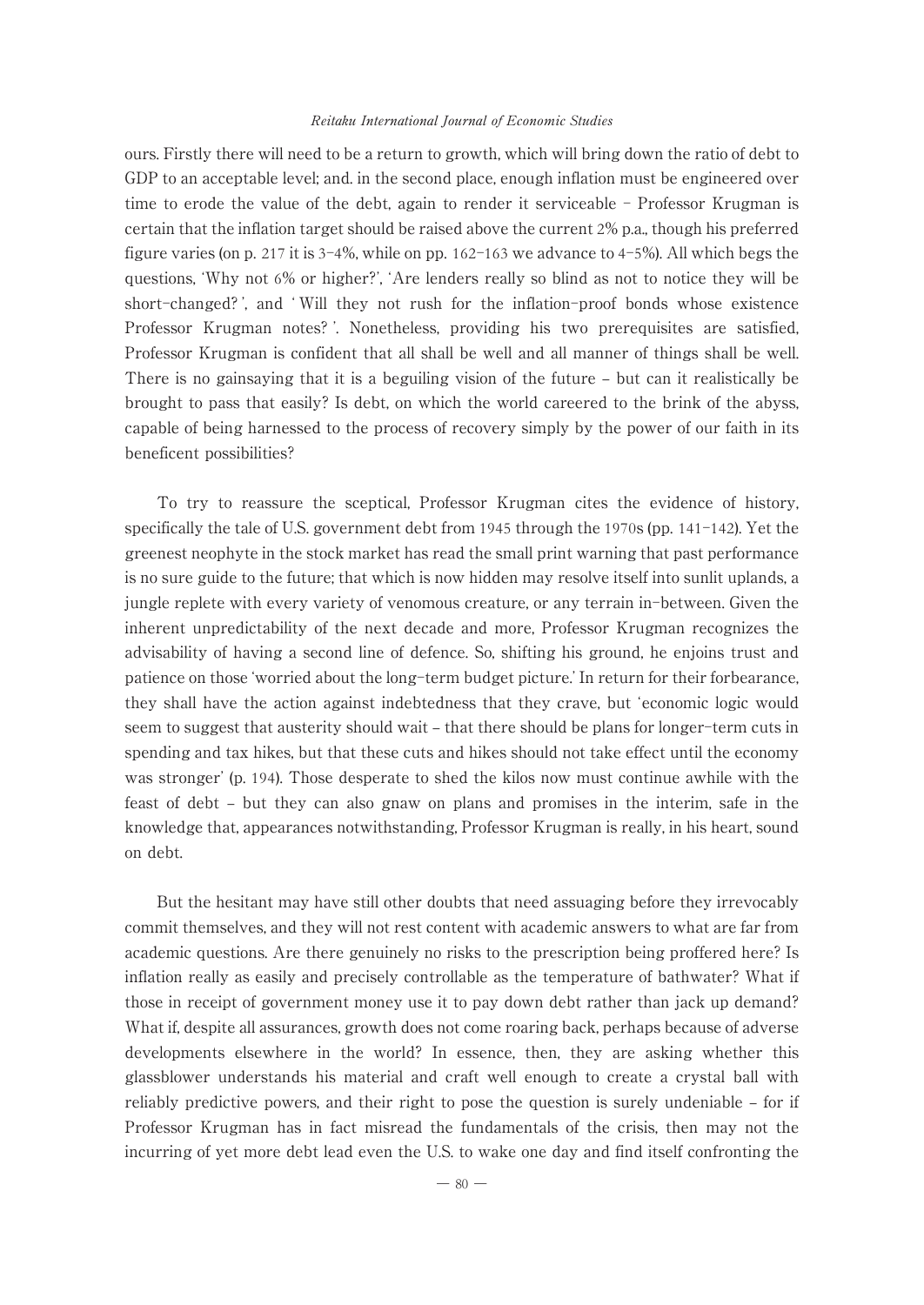brave new world of sovereign default? Cue Boomerang: The Meltdown Tour. The Great Recession: Two Authors in Search of the Floor Plan and an Exit

This, the latest offering from Michael Lewis, is another variation on themes that he has made his own; the hidden workings of the world of high finance, their malign influence on the ʻreal' economy, and the laughable absurdity of what unfolded once the doors of the merchant banks were closed, dealing began in one of the most predatory card games in the world, and the line between illusion and reality dissolved. Having begun the story at company level by laying bare the sordid inner machinations of Salomon Brothers in the late '80's (*Liar's Poker*), expanded it to the plane of the nation state by chronicling the foulness that permeated the sub-prime phenomenon in the U.S. (*The Big Short*), in *Boomerang* Lewis turns to consider the global consequences of all this putrefaction, which he feels constitutes the ongoing ʻAct II of the financial crisis' (p. 213). As ever, there is humour aplenty in his descriptions of the absurd unreality of what passed for received wisdom prior to 2008, but the laughter rings increasingly hollow now that the stakes have been raised so high.

Boomerang opens with Lewis' account of two conversations (one in late 2008, the other in mid-2011 ) he had with Kyle Bass, the hedge fund manager who rose to prominence by predicting and profiting from the onset of the Great Recession. In 2008 he had already moved on to forecasting that the crisis was about to metastasize, to the point that not just banks but the governments that had stood behind them would lose all financial credibility. By 2011 that was about to come to pass in Greece, but for Bass the countries about which he believed investors should really be worried were France, Japan and, yes, the U.S. (p. xvii). His view was unrelievedly bleak; the events that would bring sovereign collapse to pass had already been set in train, and their progress could no longer be arrested by human agency - only the manner and timing of the denouement were still in doubt. It was partly to test this assertion that Lewis embarked a ʻmeltdown tour' of Iceland, Greece, Ireland and Germany, before landing up in California to try to establish whether the boomerang of debt launched into the air by the U.S. would indeed arc back with a vengeance to scythe its economy down.

Much of the story Lewis chooses to tell concerns the different ways in which his four chosen countries responded to ʻthe eruption of cheap and indiscriminate lending between 2002 and 2008' (p. 145). Icelandic males decided *en masse* on a bizarre change of career; from fishermen they transformed themselves overnight into investment bankers and, regardless of their almost complete lack of the experience or aptitude needed for this new role, proceeded to behave like denizens of Wall Street. What was little short of an act of mass insanity ended in the bust of 2008, at which point ʻIceland's 300, 000 citizens found that they bore some kind of responsibility for \$100 billion in banking losses…[and also had] tens of billions of dollars in personal losses from their own bizarre foreign-currency speculation, and even more from the 85 percent collapse in the Icelandic stock market…[all of which was] so ridiculously out of proportion that, within weeks of the collapse, a third of the population told pollsters that they were considering emigration' (pp. 3-4).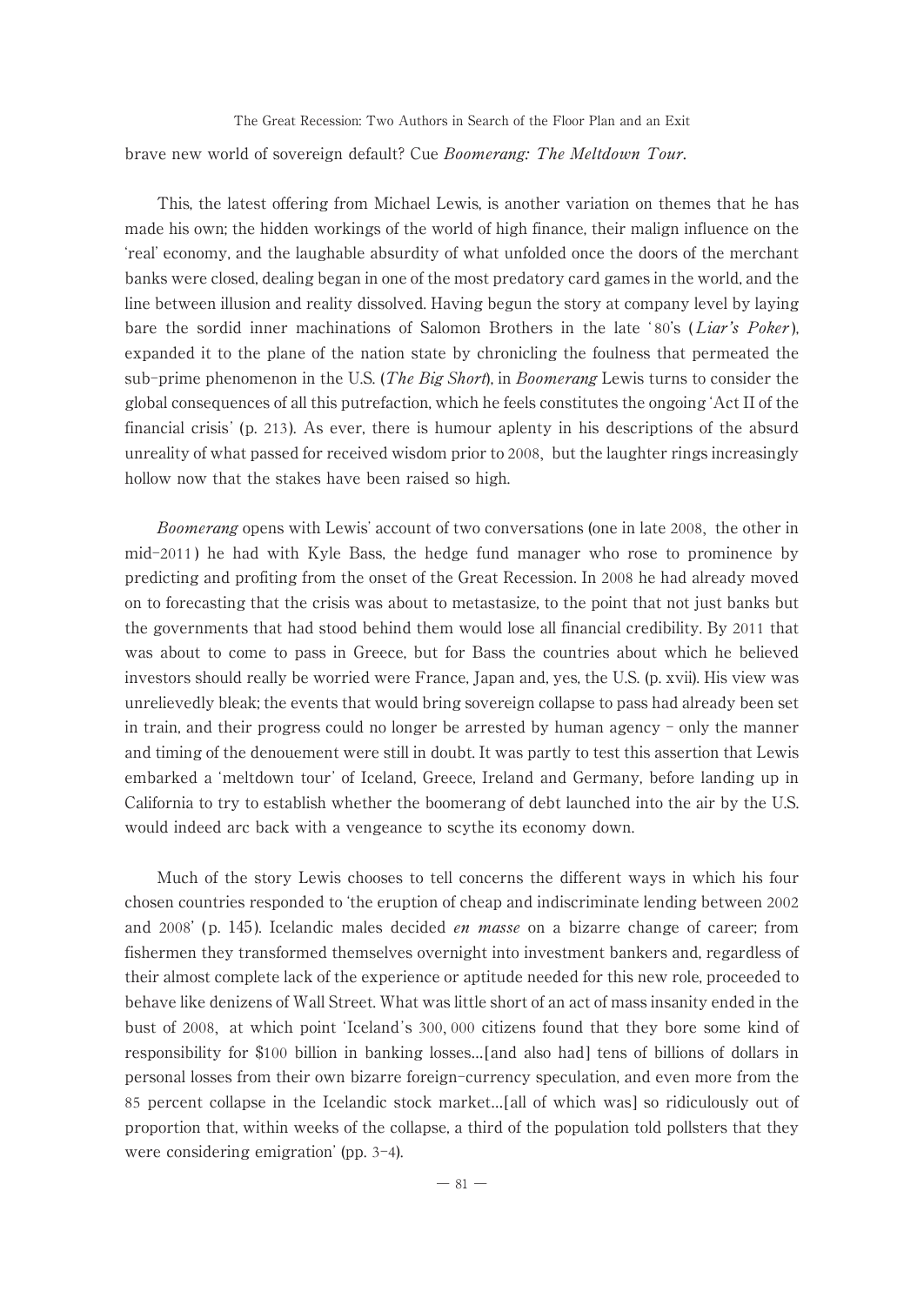The Greeks, ʻonce the lights went out and they were alone in the dark with a pile of money' chose their character-defining route to Armageddon by allowing their government to turn the public sector, already a byword for inefficiency and corruption, into a machine for waste that is perhaps unrivalled in that part of Europe which did not disappear behind the Iron Curtain after 1945; its staggering generosity in terms of salaries, age of retirement and pensions has today made the country an object of vilification throughout much of northern Europe, and Lewis can find space for only a few of the most egregious examples of its failings (pp. 44-45). Even worse, though, is the atmosphere of corruption that pervades the entire system, for as Lewis remarks, ʻWhere waste ends and theft begins almost doesn't matter; the one masks and thus enables the other' (p. 45).

Temptation Irish-style took the guise of a real estate boom. Once it got into full swing, ʻIreland was building as many new houses a year as the United Kingdom, which had fifteen times as many people to house…and Irish home prices implied an economic growth rate that would leave Ireland, in twenty-five years, three times as rich as the United States.' Irish banks lent to property developers with an abandon perhaps even greater than their counterparts in Spain, incurring ʻdebts they could never repay, of something like 100 billion euros' (p. 115), money that was ploughed into the construction of dwellings that are completely unsaleable for the simple reason that ʻThere aren't enough people in Ireland to fill the new houses; there were never enough people in Ireland to fill the new houses...[while] people from outside Ireland, even those with a genetic link to the place, have no interest in owning houses in Ireland' (pp. 121- 122).

Lastly, the Germans. But surely this must be some kind of mistake, for are not the Germans the very models of prudence and self-discipline, totally averse to risk and speculation? Inside their own borders, Lewis argues, this is entirely true. But let them loose across those frontiers, he says, and it is a very different story, as the behaviour of German banks prior to 2008 showed all too clearly.

They lent money to American subprime borrowers, to Irish real estate barons, to Icelandic banking tycoons, to do things that no German ever would do. The German losses are still being toted up, but at last count they stand at \$21 billion to Icelandic banks, \$100 billion to Irish banks, \$60 billion in various U.S. subprime-backed bonds, and some yet to be determined amount in Greek bonds. The only financial disaster in the last decade German bankers appear to have missed was investing with Bernie Madoff…' (p. 146).

Undeniably absurd and deeply comic as this catalogue of ineptitude may be, it has an importance for our current predicament that is not easily underestimated, because it bears directly and acutely on the subjects of debt and attitudes to it. The deluge of credit between 2002 and 2008 created a world so illusory, so detached from fundamentals, that the inevitable return to reality could not be anything other than a searing experience. Prior to the onset of the Great Recession, debt appeared to hold no dangers, most clearly of all in the property market;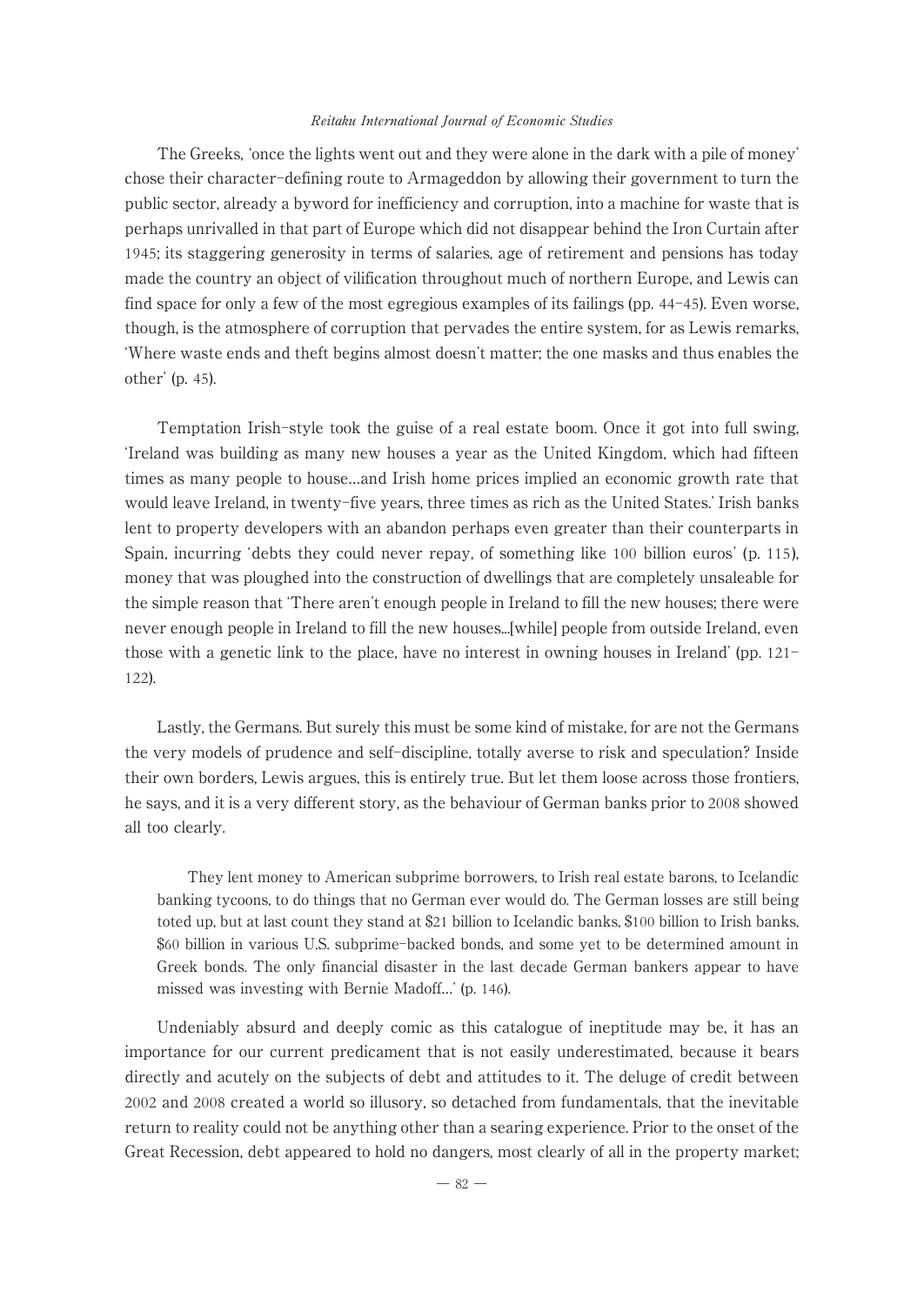#### The Great Recession: Two Authors in Search of the Floor Plan and an Exit

in an era of ever rising prices, it made nothing but ʻsense' to lend and borrow. Creditors felt secure since, in the event of a default, repossession and resale would preserve and probably enhance their capital. Debtors matched them in believing themselves to be immune from disaster, and fell for the lure of the easy money on offer through home ownership. While today, with the advantage of hindsight, it appears both astonishing and ludicrous, people did not, generally speaking, anticipate a crash. As Lewis notes, only 15 or so brave souls were prepared to bet against sub-prime on a large scale, and they had to endure a profoundly bleak sense of solitude before their insight was eventually vindicated to the tune of billions of dollars; they had ʻthe strange and isolating sensation of being the sane man in an insane world and, when they talked about their experience, sounded as a person might if he had sat alone and in silence in a small boat and watched the Titanic steam into the iceberg' (pp. ix-x, quote at p. x).

So when, and to all intents and purposes entirely out of the blue, Lehman arrived to make the recession a reality for the vast majority, the unmasking proved an enormous shock, one that turned the world upside down practically overnight. And in the course of that sudden, brief somersault, people lost their stomach for borrowing; debt (in any form) became toxic, and its hidden dangers, loss of assets and autonomy, blotted out any thought that it could ever again be benign. And the Lehman shock has been very slow to fade; the near-instantaneous, terrifying realization that debt could indeed destroy and that no asset was truly safe (for even gold was ultimately to be viewed as just another casino commodity ) radically damaged confidence in the future. The age of austerity began to show itself first at the popular level, in the domestic economy of everyman and everywoman, where caution, retrenchment, and the preservation of financial independence became the new watchwords. And sadly for Keynsians like Professor Krugman, these watchwords hold good for people as voters as well as consumers.

Much of the story of 2008 and its causes as told by Michael Lewis is one that Professor Krugman is prepared to accept, but only intellectually, in strictly economic terms, those of a ʻbubble' and the consequent collapse of consumer demand. He himself argues ( p. 51 ) that people's thinking is often a prisoner of their language ‒ and, specifically, of their choice of the wrong metaphors. But he proceeds to fall into exactly the same trap when, in seeking to convince us (pp. 22-23) that what happened to the economy in 2008 was ʻa relatively minor malfunction' he talks of "magneto trouble" and a ʻbubble'. Are such metaphors anything like adequate to capture the full reality of what people experienced in that tumultuous year? For when, in life, a bubble bursts, this constitutes a single, sharply-defined event that deprives the world of a little iridescence and leaves it with the faintest sensation of dampness. The analogy does nothing approaching justice to what people in general went through during and after the sub-prime phenomenon; for non-economists, what happened was far more akin to the creation and detonation of a complex arrangement of maliciously contrived booby-trapped explosive devices. Some of these have already been tripped by particular events, but there is a feeling that there are others still out there with fuses of varying length in the process of burning. If so,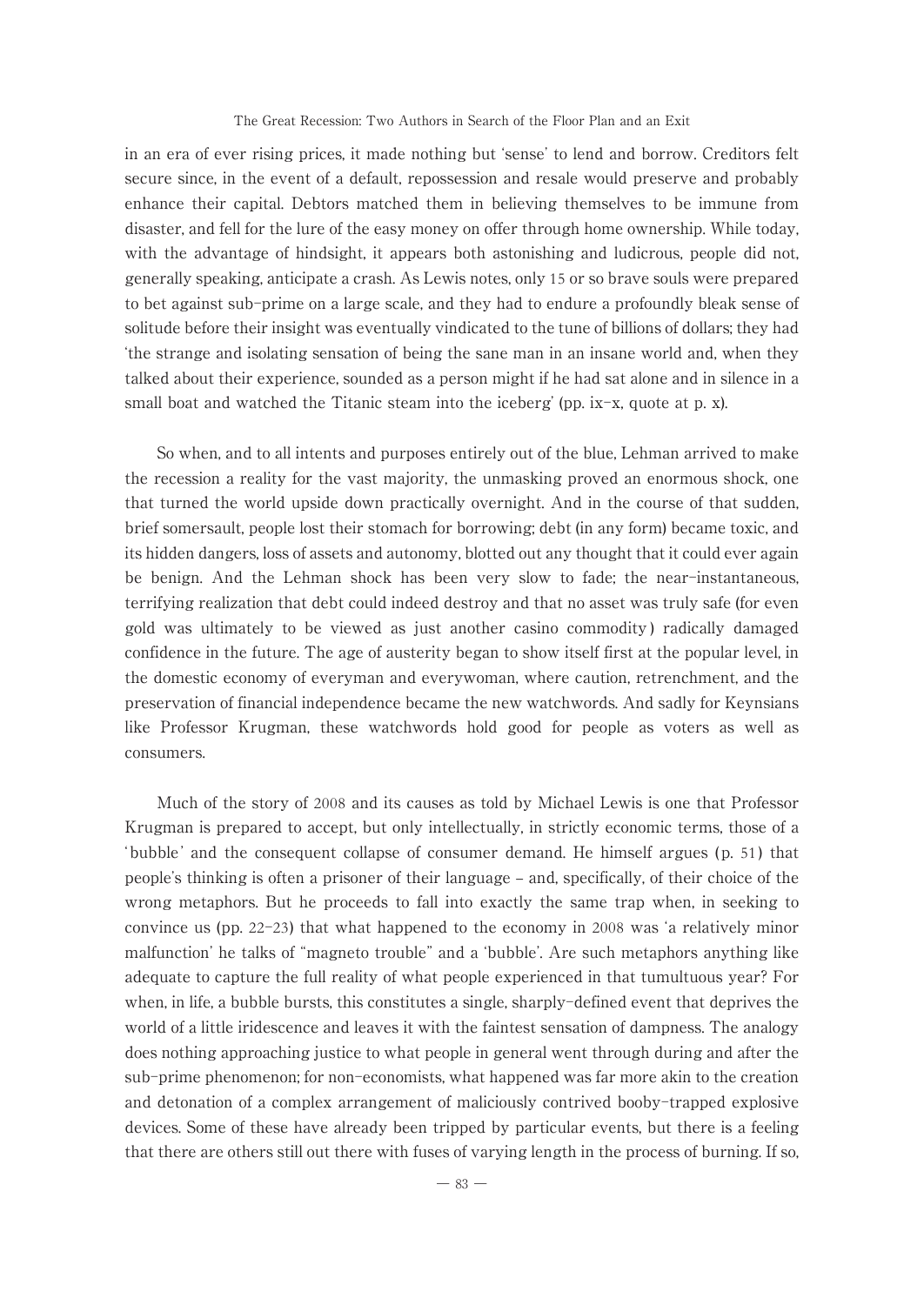defusing them is bound to be a long drawn-out process, and one fraught with danger – a fact that has been very widely, if sometimes only subconsciously, accepted. On this view, promises of a quick and easy fix through increased debt are not simply an impossible sell to an audience that has recently tumbled out of one world of debt-illusion with bruises to show for it so painful that wild horses will not drag it into another; they also fail to address the nagging unease that there is more, and unavoidable, pain to come. On this supposition, the most urgent task is not to begin rebuilding the damage already done by excessive debt, but to sandbag the premises against explosions to come. And since the mother of all possible bombs is sovereign default in the U.S., voters there need to be very sure that they are not being asked to bring it upon themselves by throwing good money after bad.

That this is the chief obstacle to the acceptance of his proposals Professor Krugman half-recognizes – witness his promise to row back on U.S. debt once the crisis is past. Whether he proffers this out of genuine regard for principle or as a tactic to persuade does not matter, for either way the premise that underlies it is still that excessive sovereign debt can indeed be dangerous. Faced with the prospect that this perception amongst ordinary, sensible folk will thwart his drive for Keynesian reflation, Professor Krugman does his best to evade the problem. The easiest escape route is via ad hominem arguments; opposition to his program thus becomes the work of evil Republicans, out to sabotage a recovery for their own selfish ends with their ʻBig Lie' (pp. 64-66). But even Professor Krugman cannot deny that doubters exist on his own side of the fence, as his account (p. 192) of the way that the debate slipped from his control under the Obama administration shows:

…it became all the fashion for respectable people to issue apocalyptic warnings about imminent disaster if we didn't move immediately to cut the deficit. Erskine Bowles, the co-chairman – the Democratic co-chairman! – of a panel that was supposed to deliver a plan for long-term deficit reduction, testified to Congress in March 2011, a few months after the panel failed to reach agreement, and warned about a debt crisis any day now...

Clearly, then, Professor Krugman needs to offer reassurance about the deficit, and fast. He can point to the dangers of trying to reduce it too quickly, and indeed makes great play with the self-defeating program of the ʻAusterians' in the Eurozone, and possibly in the U.K. too, who are doing just this and seem to be finding that debt-deflation is an invitation to the vortex. But this is really beside the point, because proving the Austerians wrong does not automatically make Professor Krugman right; cutting the deficit too fast may indeed be counterproductive, but one alternative is to slow the process or simply keep the deficit at current levels. Yet what Professor Krugman advocates is increasing it, and very sizeably so. The onus is thus on him to provide guarantees that disaster does not lie that way either, and he offers Americans not one, but two.

The first is that sovereign default simply cannot, or at least will not, happen in the land of the free. ʻSo is the United States a default risk, or likely to be seen as one any time soon? History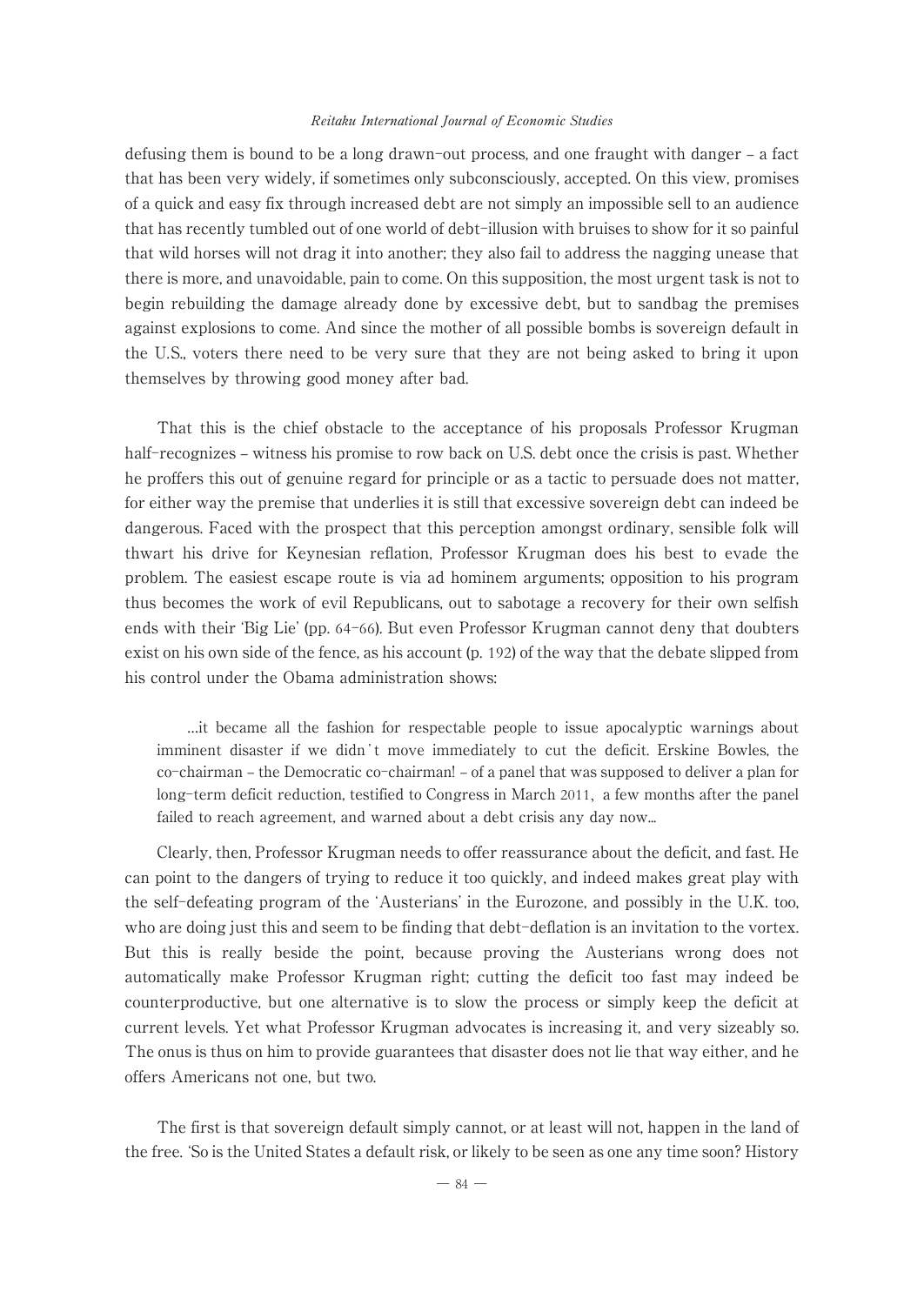The Great Recession: Two Authors in Search of the Floor Plan and an Exit

suggests not...' (p. 139). We are not talking about Greece, after all  $-$  and indeed Professor Krugman is most concerned that we should not ʻHellenize' the story of Europe (p. 187), let alone that of the U.S. Greece, he assures us, is sui *generis* (not least, perhaps, because his crusade for public spending would suffer irreparable damage by being associated with the kind of profligacy that brought Greece to its present pass). No-one in Europe can be permitted to take a seat in the same boat. But sovereign default sometimes arrives as single spies rather than in the battalions that marched into Greece. It can begin at regional level or even lower, rather than as a full-blown national repudiation of debt. That may well now be happening in Europe, with Valencia the first brick to detach itself from the Spanish wall, and Sicily the first from the Italian one. And in the U.S.? Well, as Michael Lewis notes, the equivalent phenomenon may have already begun to play out at state level in California (pp. 172–178, 188–191) and in municipalities there like San Jose (pp. 191-199) and Vallejo (pp. 199-203) – a list we can now update to include Stockton and San Bernadino. Are these but the first dominoes to fall? If that is at least a possibility, then U.S. sovereign default is perhaps not quite so unthinkable after all, and Professor Krugman is in need of a fall-back position. It comes in the form of an assertion that, even if a default were to happen, it would be no catastrophe, for the difficulties involved could be simply sidestepped.

Governments depend on being able to roll over most of…[their] debt, in effect selling new bonds to pay off old ones. If for some reason investors should refuse to buy new bonds, even a basically sovereign government could be forced into default.

Could this happen to the United States? Actually, no ‒ because the Federal Reserve could and would step in and buy federal debt, in effect printing money to buy federal bills… (p. 183).

But this is a technical solution only. Its effects on inflation, and on relationships with bondholders like the People's Republic of China, will not be airbrushed from the record as easily as they are here – international creditors and their contracts cannot be treated quite so cavalierly as Professor Krugman believes is possible in the domestic economy, where there is apparently:

…an alternative or, better yet, complementary road to recovery: just reduce the debt directly. Debt, after all, isn't a physical object – it's a contract, something written on paper and enforced by the government. So why not rewrite the contracts?

And don't say that contracts are sacred, never to be renegotiated. Orderly bankruptcy, which reduces debts when they simply cannot be paid, is a long-established part of our economic system… (pp. 126-127).

It is a long-established part of the international system too, but that does not of itself make it any the more advisable. It is not that the U.S., if menaced by default, will necessarily find itself playing host to a troika as the Irish or the Greeks have done in the recent past. But other ways may be found to inflict international humiliation and loss of autonomy on a country; it would be